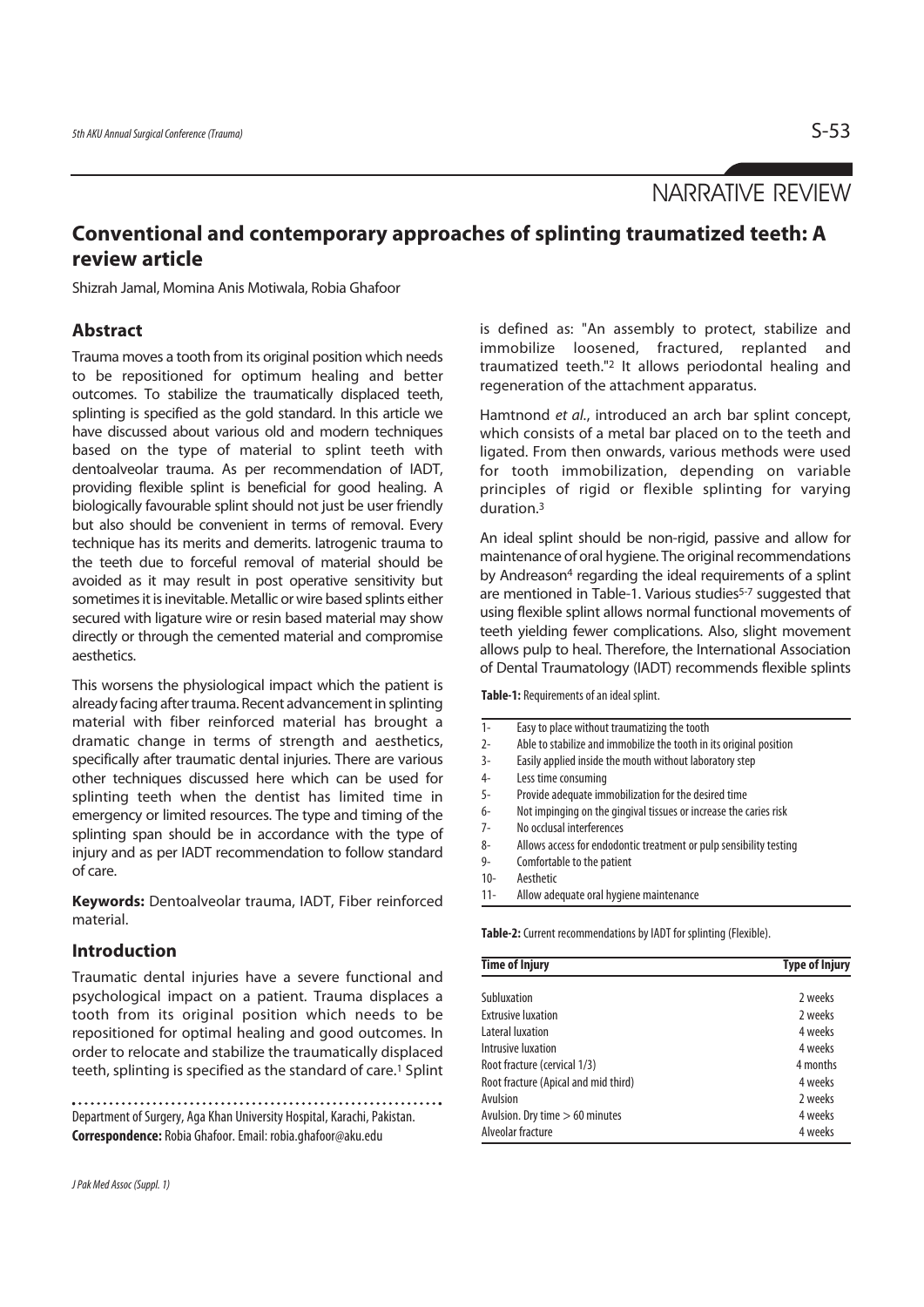instead of rigid ones and that too for limited duration.8

The ideal recommended splinting times do not take in to account the stage of root development, storage medium or time of re-implantation.9 The ideal splinting time in correspondence to the type of injury is stated in Table-2.

The aim of this review is to report conventional and contemporary methods and recommendations for splinting. In addition, we have summarized the types of splints according to newer advancements, materials and duration necessary in various traumatic injuries.

**Biologic Process:** Functional forces have better outcomes on healing.10 The amount of ankylosis was considerably higher in rigidly splinted teeth in comparison to those with no intervention.5 Literature reports that functional stimulus helps to avoid considerable and rapid accumulation of dead zones in the periodontal ligament with blood vessels and fibroblast.6 Rigid and extended fixation phase are reported to upsurge the incidence and extent dentoalveolar ankylosis.11 It was evident in teeth that were splinted for one month than in teeth splinted for a week. A study reported beneficial effect when a functional splint was compared to rigid splinting.12 The literature in the favour of functional

splints is based on hypothesis from animal studies where teeth were rigidly splinted.<sup>5,6,11</sup> Berude et al., proved that opting the regime of either a rigid or functional splint did not alter the healing response of periodontal ligaments of replanted avulsed teeth in monkeys.13 No significant difference was found in the healing pattern of periodontal ligaments. In a study reported by Andreasen et al., rigid vs functional splinting was not positively associated with the advent of resorption in replanted human teeth.<sup>6</sup> However he supported the trend for shorter fixation periods.<sup>5</sup>

**Decision making for splints:** The most important question regarding splints is that: Is it even beneficial? A number of studies report that splinting has no additional benefits.14-16 In root fractures, studies suggest that there is no difference whether splinting is done or not. But it is only true when there is no aesthetic concern due to change in colour of the coronal fragment.7,17 But according to newer recommendations, functional splinting in such cases for few weeks is the best practice.<sup>7,18</sup> The need of splinting and its benefits depend upon the type and severity of injury. Decision regarding type and duration of splint should be made according to the respective type of injury. Splint given in an emergency unscheduled patient would



**Table-3:** Classification of splints.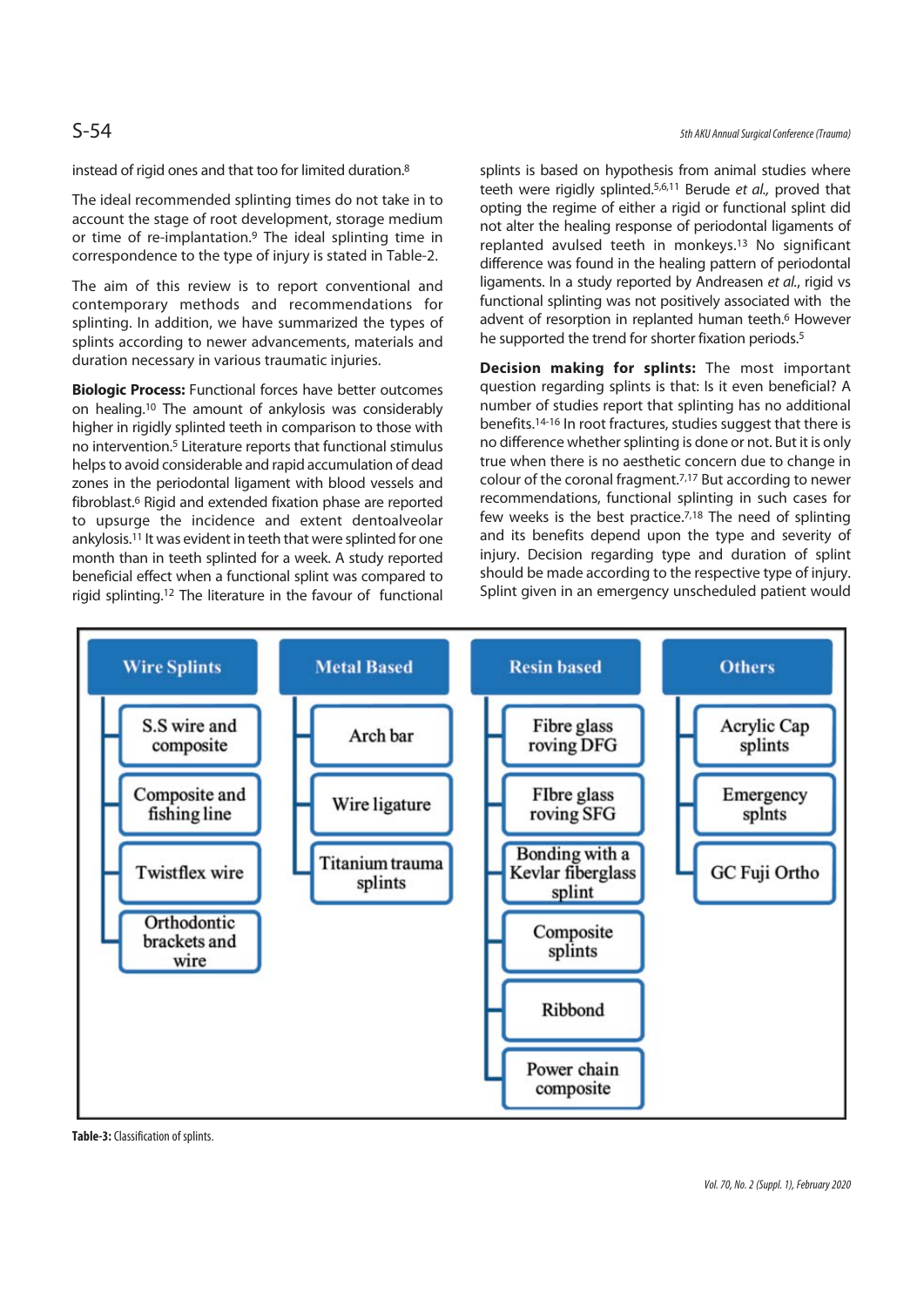# 5th AKU Annual Surgical Conference (Trauma)  $S$  - 55 $S$

be different as opposed to when given as a part of planned management of traumatized teeth.

**Types of splints:** Splints can be divided on the basis of materials, flexibility and newer advancements. Types of various splints are summarized in Table-3.

**Rigid vs flexible splinting:** Splinting is of two types. If it involves one tooth on both sides of the displaced tooth, it is a flexible splint. Whereas the one involving two teeth on both sides are rigid splints. Historically, rigid splinting with immobilization for a few months was the treatment of choice.19 However, it demonstrated increased incidence of pulpal necrosis,20 ankylosis and pulp canal obliteration specially when given for more than 2 weeks.<sup>2</sup> Ideally, flexible splints should be used for immobilization of traumatized teeth, to allow normal physiologic tooth movements.21 It is an important factor associated with the healing of periodontal ligament. According to Andersson et al., normal masticatory forces on the splinted teeth prevents formation of resorptive areas on the root surface.6

As discussed previously, splints are broadly classified as either rigid or flexible. Furthermore, flexible splinting is the standard protocol. Thus, the classification in our review is of flexible splints based on the types of materials which includes both the conventional and contemporary methods.

## **Wire Splints**

**S.S wire composite splints:** These are the conventional and most commonly used splints in clinical practice (Figure-1). These are classified as flexible splints if the diameter of stainless steel wire is less than 0.3- 0.4 mm.22 The wire should be pre contoured to the surfaces of teeth, flexible as well as passive.23 The tooth is etched, adhesive placed, and the wire positioned on it with the help of small increments of composite. Composite is finished using round or flame shaped diamond or carbide burs, such that it does not hinder in the occlusion. They are easy to place, economical ,maintainable and require minimum time.<sup>24</sup> Apa and Gautam et al., in their study concluded that with these splints 100% patients reported no issues



**Figure-1:** Normal wire and composite splint.

in maintenance of oral hygiene.<sup>24</sup>

**Composite and fishing line:** These are similar to the splints mentioned before, besides the fact that the wire is replaced with fishing line to give an aesthetic result. A Hospital in Sydney used nylon wire and attached it with colourful composites to ease the removal of the splint afterwards without damaging the enamel.<sup>23</sup> In a study based on human cadaver models, monofilament nylon wire splints were compared with six different wire composite splints and suggested that nylon and SS or NiTi wires up to a diameter of 0.016 inch are better suited for flexible splinting of traumatized teeth as opposed to direct composite splints.25

**Twistflex wire:** Twistflex are the commonly used wires in orthodontics which are flexible and constructed as a spring. They are also considered aesthetic but difficult to manipulate.26 They can be used in a similar fashion as the splints mentioned before with composites.

**Orthodontic brackets and wire:** This splint is widely used in Australia which uses orthodontic brackets, bonded to the tooth surface with adhesive and a light flexible 0.14NiTi wire used with it (Figure-2).



**Figure-2:** Orthodontic brackets and wire splints.

# **Metal Based Splints**

**Arch bar splints and Wire ligature splints:** Arch bar splints were primarily used for maxillofacial fractures followed by using these in dental trauma.3 A metal bar is adapted to dental arch and secured with ligature wires (Figure-3). Whereas, wire ligature splints are utilized by oral surgeons only in the clinical settings where other splinting techniques may not be obtainable.3 Shortcomings of these techniques is its rigidity and it may loosen with time. Loose and pointed edges irritates soft tissue and the integrity of the cemento-enamel junction.<sup>22</sup> Sekar et al., stated in his study that arch bar is more traumatic, plaque retentive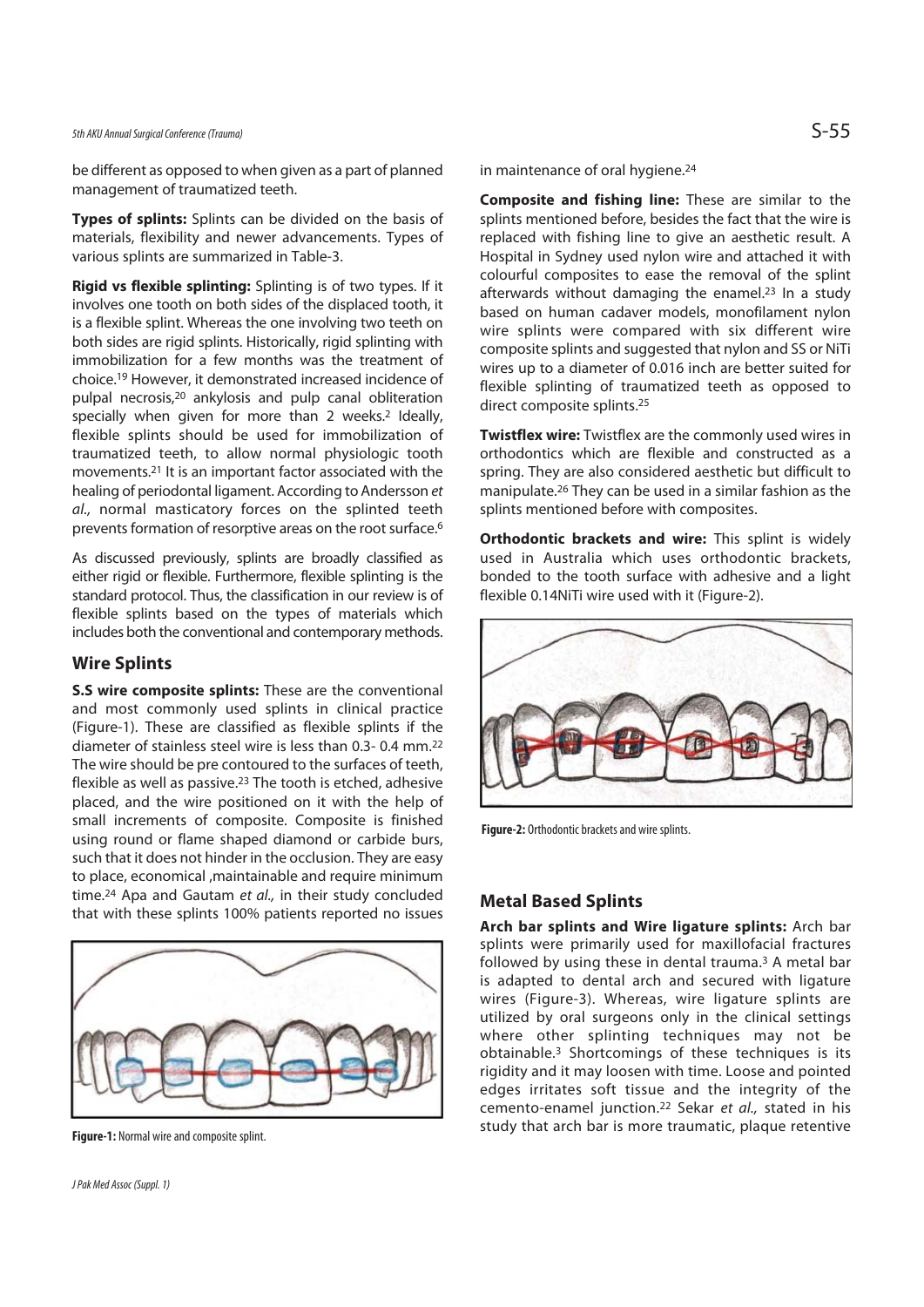

**Figure-3:** Wire ligature splint.

and needs more operating time when compared to screws for jaw fixation.<sup>27</sup>

**Titanium trauma splints:** This splint was introduced by Von Arx. It consists of a semi-rigid splint made of titanium. It comprises of a wire with 2.8 mm width and 0.2 mm thickness (Figure-4). Flowable composite resin is used to adapt the rhomboid mesh structure of this splint to the tooth surface. A disadvantage of this type of splint is its



**Figure-4:** Titanium trauma splint.

relatively high price. It does not irritate gingival tissues when compared to the arch bar splint.<sup>23</sup>

# **Resin Based Splints**

**Fiber splints:** Unpleasant appearance of wires displaying through composites or fracture susceptibility in interproximal region when composites are used alone is one of the biggest drawbacks.27 The advancement of fiber-reinforced composite (FRC) has introduced a new regime into in to the domain of adhesive aesthetic dentistry.28 The blend of composite resin and FRC has been shown to serve as an attractive choice due to noteworthy paybacks in terms of physical properties,<sup>29</sup> the likelihood of direct application and the property to

S-56 5th AKU Annual Surgical Conference (Trauma)

bond to tooth structure.30 Different fiber types such as glass fibers, Vectran fibers, Kevlar fibers, carbon fibers and polyethylene fibers have been added to composite materials.31 Fiber made of Carbon offers greater fatigue and fracture resistance and reinforce composite material, but they are esthetically unattractive due to their dark color.31,32 Kevlar fibers, have aromatic polyamide in it to increase the impact strength of resin based material , but they are also unattractive and thus their use is limited.33 Vectran fibers are artificial fibers and have good strength, but their use is limited due to its high cost.31 However, polyethylene fibers offers a good impact strength, elasticity and flexibilty of composite materials. In comparison to other fibers, they are almost indiscernible in the resinous matrix hence proved to be aesthetically pleasing yet reinforcing composite material.30

**Ribbond:** This was introduced in 1992 consisting of



**Figure-5:** Ribbond.

ultrahigh strength polyethylene fibers<sup>34</sup> (Figure-5). It acts as a semi-rigid splints to stabilize traumatized teeth during healing phase with favourable outcomes.7,35 The high molecular weight fiber produced by gas-plasma treatment helps it in achieving a bond with composite resin, rather than being simply surrounded with the resin.31 Its high strength and fracture toughness is due to the highly cross linked structure of the fiber. These fibers surpass the breaking point of fiberglass and are so hard that special cutting tools are needed to amend them.34 Its easy to place, can be shaped and adapted to the teeth until cured, and aesthetically pleasing. Splints are smooth ,thin and non-irritating to the injured lip.36 Also, the bonding ability between resin and reinforcing fiber is superior to that between resin and casting metal. It lacks shape memory and if placed inaccurately, resulting voids and excessive composites make it more susceptible to fracture.34

**Single layer fiber glass (SFG):** The technique named Single-layer fiberglass (SFG) was introduced for stabilizing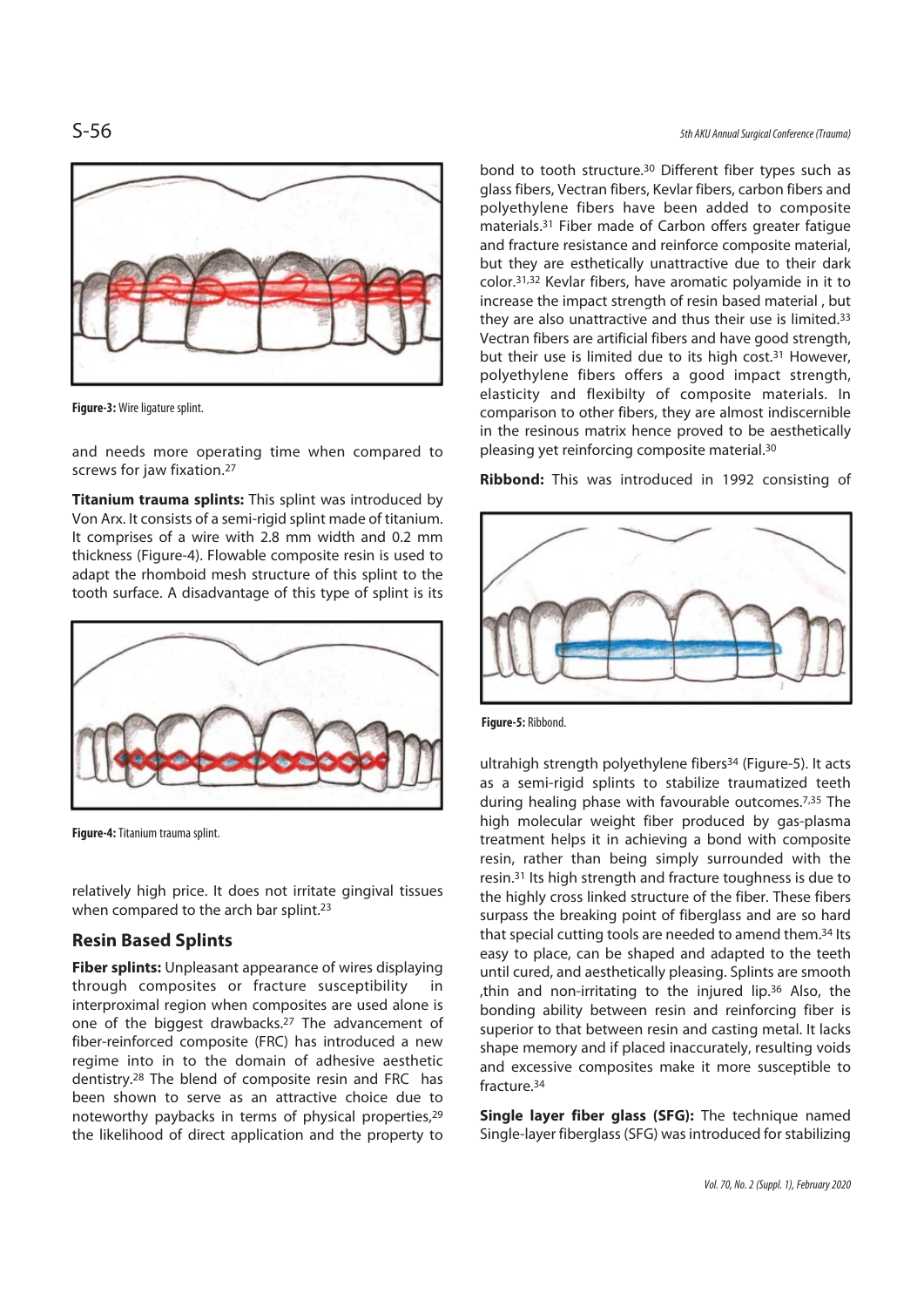traumatized teeth. It is used worldwide.37 Glass fibers, consisting of filamentous glass particles, to improve the impact strength of composite materials. They have aesthetically desirable properties, but they do not simply bind to the resinous matrix.38 They are easy to apply but difficult to cut. According to a study by Hassan et al., the single-layer fiberglass splints have rigidity comparable to that of the twistflex steel wire.26 A clinical trial by Khidr et al. concluded that fiber glass splint was proved to be cheap, easy to use, non-invasive, and less time consuming in application or removal. They are well tolerated by the patients; more aesthetic and offers good quality hygiene maintenance.39

**Double layer fiber glass (DFG):** It works on the same principles as discussed in SFG however in comparison to SFG it takes more time for application and gives less pleasant aesthetics. The DFG is stiffer then SFG hence not recommended for flexible splinting.26

**Power chain composite splint:** The orthodontic chain made of elastic material is very commonly used for the purpose of traction. It is also used in trauma cases for reduction and stabilization of jaw fractures. It is low cost, flexible material, easily available in all orthodontic practices.40,41 The holes in its structure help it retaining the composite material mechanically adhering the chain to the tooth surface. It is easy to apply and gives good aesthetic outcomes. Hassan et al. compared the stiffness of twistflex wire, titanium trauma splint, single & double fiberglass, nylon fishing line, and power chain for splinting of mobile teeth.26 They concluded that, to fulfil the criteria of flexible splints as per IADT recommendations, preference should be given to fishing line followed by power chain and titanium trauma splints.<sup>26</sup> Of these, fishing line and power chain supersedes other techniques due to additional benefits of low cost and high aesthetics.26

**Composite splints:** In this splinting technique,



**Figure-6:** Composite resin splint.

composite resin is applied to the facial and interproximal surfaces of the affected teeth along with adjacent teeth (Figure-6). Literature reports that interproximal composites on the adjacent teeth are prone to fracture.3 According to IADT guidelines, resin bonded to the teeth is a non-functional splint and is not endorsed.3 It results in greater gingival irritation in comparison to orthodontic bracket splint, titanium trauma splint or composite splints with wires.<sup>42</sup> Composite utilized with various other splint types causes possible iatrogenic damage which cannot be underestimated. A major drawback of using composite for stabilization of traumatized teeth is the difficulty in removal of the resin due to its strong adherence to enamel. Iatrogenic loss of the enamel is also an unavoidable outcome.43

# **Other Splints**

**Acrylic Cap Splint:** It is a simple appliance comprising of acrylic flanges. It embraces the crown and interdental spaces in order to achieve retention. A diameter on 1.25mm is wrapped around distal end. It is first made in wax followed by replacement with wax in final process. It is preferable to make the splint with heat cure acrylic however in case of urgency, cold cure acrylic can also be used. This technique was further modified. The improved version lacks intermaxillary fixation and offers better patient compliance and masticatory function. It has a modified design which lacks occlusal coverage in anterior and posterior region bilaterally.<sup>44</sup> It is indicated when patient has displaced fractures but not enough teeth thus omitting the need of wiring around dentition or when there are chances of iatrogenic trauma to developing tooth buds and partially erupted teeth while screw fixation.45

**GC Fuji:** Due to unavoidable outcomes of composite, alternative method of splinting was introduced by Jun-Y Hu which should not just be easily applied, but also easy to remove without damaging the tooth structure. It should have sufficient bonding to withstand forces during the splinting.43 Nylon fishing line is adapted to the facial surfaces of the injured tooth and the two adiacent teeth.

This technique with incorporation of 0.8 mm wire or more rather than nylon fishing line can be used as a rigid splint. Removal of splint is easy and can simply be done with the help of spoon excavator followed by polishing the enamel with rubber cup.23

**Emergency splints:** An alternative approach was introduced for medical emergency departments based on the concept of crudely stabilizing the teeth in the socket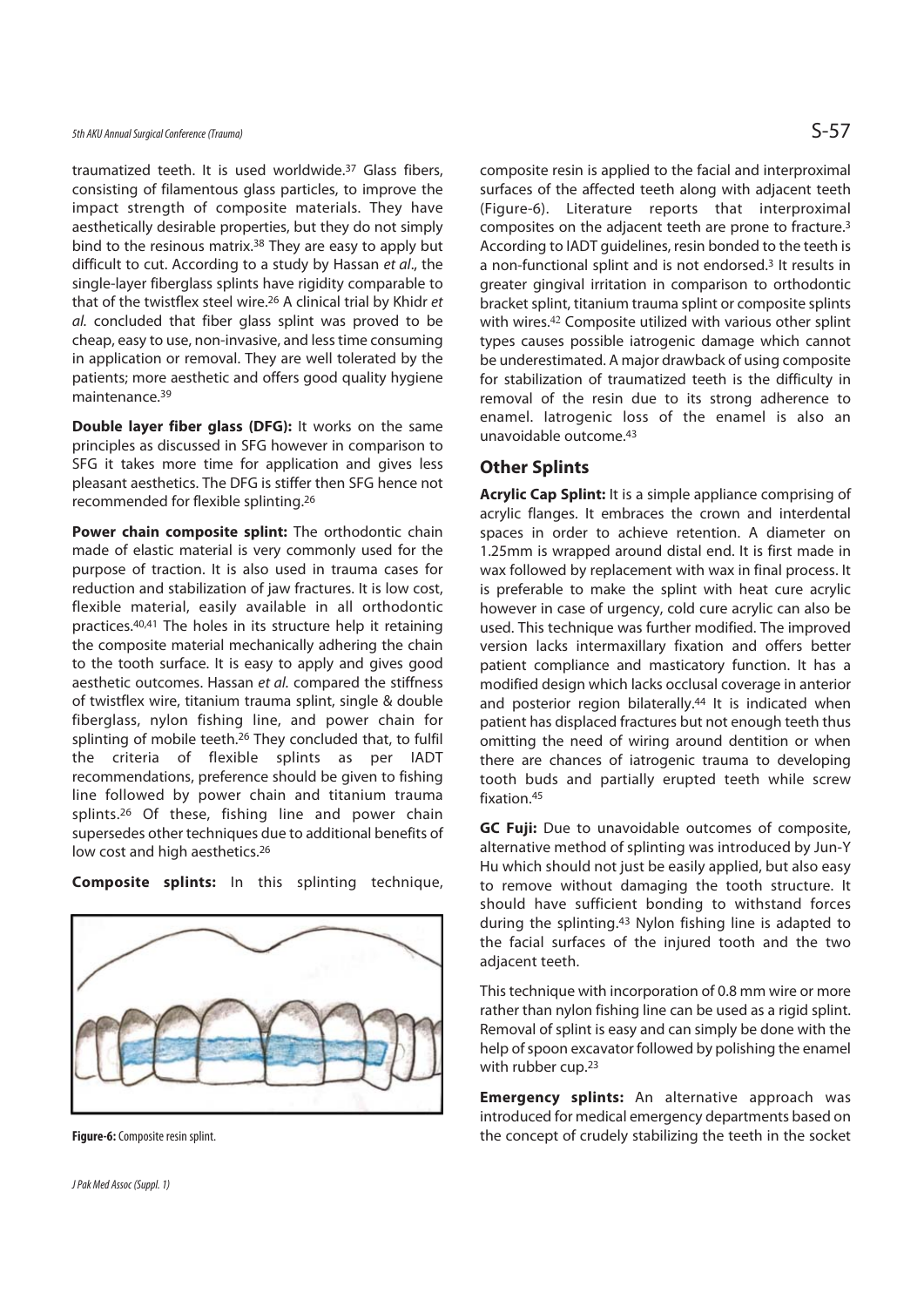with the help of a skin barrier material Stomahesive.<sup>23</sup> It also covers the tooth structure facially which helps in reducing post trauma sensitivity. However, further fine adjustments may be needed in dental office subsequently.23

In case of emergency, orthodontic retainers, patient's mouth guard or aluminum foil covered with thermoplastic acrylic can also be utilized for stabilizing avulsed or luxated teeth.46 An in vitro study compared various splinting techniques for managing dentoalveolar trauma with respect to superiority and time to finish each splinting procedure. The results concluded that operators favoured the use of light-cured composite technique and bonded ribbond for management of avulsed or fractured tooth over the commonly stated procedures.47

# **Evidence in support of the current recommendations**

The tendency of functional splints to stabilize traumatized teeth is reinforced in lately published reviews.18,48,49 The standard protocol for management of dental trauma by the AAE and IADT require a functional splint for avulsion and luxation injuries, but the treatment regime for alveolar fractures and root fractures is ambiguous. Other types of dental trauma do require stabilization with a splint but the amount of stiffness is not clarified.12

There is literature in favour of managing root fractures analogous to luxation injuries utilizing a functional splint for 3-4 weeks.50-52 Despite multiple evidences, the type of splint and the time period of splinting do not significantly affect the healing.53,54 Therefore, a functional splint is advised for avulsion injuries. It takes a week for periodontal apparatus to heal during which the teeth are stabilized using a splint to prevent further trauma or tooth loss.<sup>55</sup>

# **Conclusion**

Splints are used to achieve optimum fixation and stabilization of traumatized teeth in its bony housing for the time recommended by literature. It should be flexible and passive. It should neither irritate the oral mucosa nor should it be plaque retentive. New innovations i.e. composite and fiber based splints have adequate strength and are easy to apply. They are successful in replacing materials used in past. To conclude, the type and time of splinting depends on the type of injury and the amount of stabilization needed for the specific injury.

**Disclosure:** We have no financial interest, arrangement or affiliation that would constitute a conflict of interest.

#### **Funding Source:** None.

### **References**

- 1. von Arx T, Filippi A, Lussi A. Comparison of a new dental trauma splint device (TTS) with three commonly used splinting techniques. Dent Traumatol 2001;17:266-74.
- 2. Andreasen JO, Andreasen FM, Andersson L. Textbook and color atlas of traumatic injuries to the teeth, 5th ed. Hoboken, USA: John Wiley & Sons Inc, 2019, pp 1064.
- 3. Oikarinen K. Tooth splinting: a review of the literature and consideration of the versatility of a wire-composite splint. Endod Dent Traumatol 1990;6:237-50.
- 4. Andreasen JO. Traumatic injuries of the teeth. Philadelphia, USA: Saunders, 1981; pp 462.
- 5. Andreasen JO. The effect of splinting upon periodontal healing after replantation of permanent incisors in monkeys. Acta Odontol Scand 1975;33:313-23.
- 6. Andersson L, Lindskog S, Blomlof L, Hedstrom KG, Hammarstrom L. Effect of masticatory stimulation on dentoalveolar ankylosis after experimental tooth replantation. Endod Dent Traumatol 1985;1:13-6.
- 7. Andreasen JO, Andreasen FM, Mejàre I, Cvek M. Healing of 400 intra-alveolar root fractures. 2. Effect of treatment factors such as treatment delay, repositioning, splinting type and period and antibiotics. Dent Traumatol 2004;20:203-11.
- 8. International Association of Dental Traumatology. Dental Trauma Guidelines 2012. [Online] 2013 [Cited 2019 December 14]. Available from URL: https://www.iadt-dentaltrauma.org/1- 9%20%20iadt%20guidelines%20combined%20-%20lr%20- %2011-5-2013.pdf
- 9. Hinckfuss SE, Messer LB. Splinting duration and periodontal outcomes for replanted avulsed teeth: a systematic review. Dent Traumatol 2009;25:150-7.
- 10. Andreasen JO. Periodontal healing after replantation of traumatically avulsed human teeth: Assessment by mobility testing and radiography. Acta Odontol Scand 1975;33:325-35.
- 11. Nasjleti CE, Castelli WA, Caffesse RG. The effects of different splinting times on replantation of teeth in monkeys. Oral Surg Oral Med Oral Pathol 1982;53:557-66.
- 12. Kahler B, Heithersay GS. An evidence-based appraisal of splinting luxated, avulsed and root-fractured teeth. Dent Traumatol 2008;24:2-10.
- 13. Berude JA, Hicks ML, Sauber JJ, Li SH. Resorption after physiological and rigid splinting of replanted permanent incisors in monkeys. J Endod 1988;14:592-600.
- 14. Andreasen FM, Andreasen JO, Bayer T. Prognosis of root-fractured permanent incisors--prediction of healing modalities. Endod Dent Traumatol 1989;5:11-22.
- 15. Pan CS, Walker RT. Root fractures: a case of dental nonintervention. Endod Dent Traumatol 1988;4:186-8.
- 16. Tziafas D, Margelos I. Repair of untreated root fracture: a case report. Endod Dent Traumatol 1993;9:40-3.
- 17. Cvek M, Andreasen JO, Borum MK. Healing of 208 intra-alveolar root fractures in patients aged 7-17 years. Dent Traumatol 2001;17:53-62.
- 18. Bakland LK, Andreasen JO. Dental traumatology: essential diagnosis and treatment planning. Endod Topics 2004;7:14-34.
- 19. Kehoe JC. Splinting and replantation after traumatic avulsion. J Am Dent Assoc 1986;112:224-30.
- 20. Kristerson L, Andreasen JO. The effect of splinting upon periodontal and pulpal healing after autotransplantation of mature and immature permanent incisors in monkeys. Int J Oral Surg 1983;12:239-49.
- 21. Leith R, O'Connell AC. Tips for splinting traumatised teeth. J Ir Dent Assoc 2017;63:260-62.